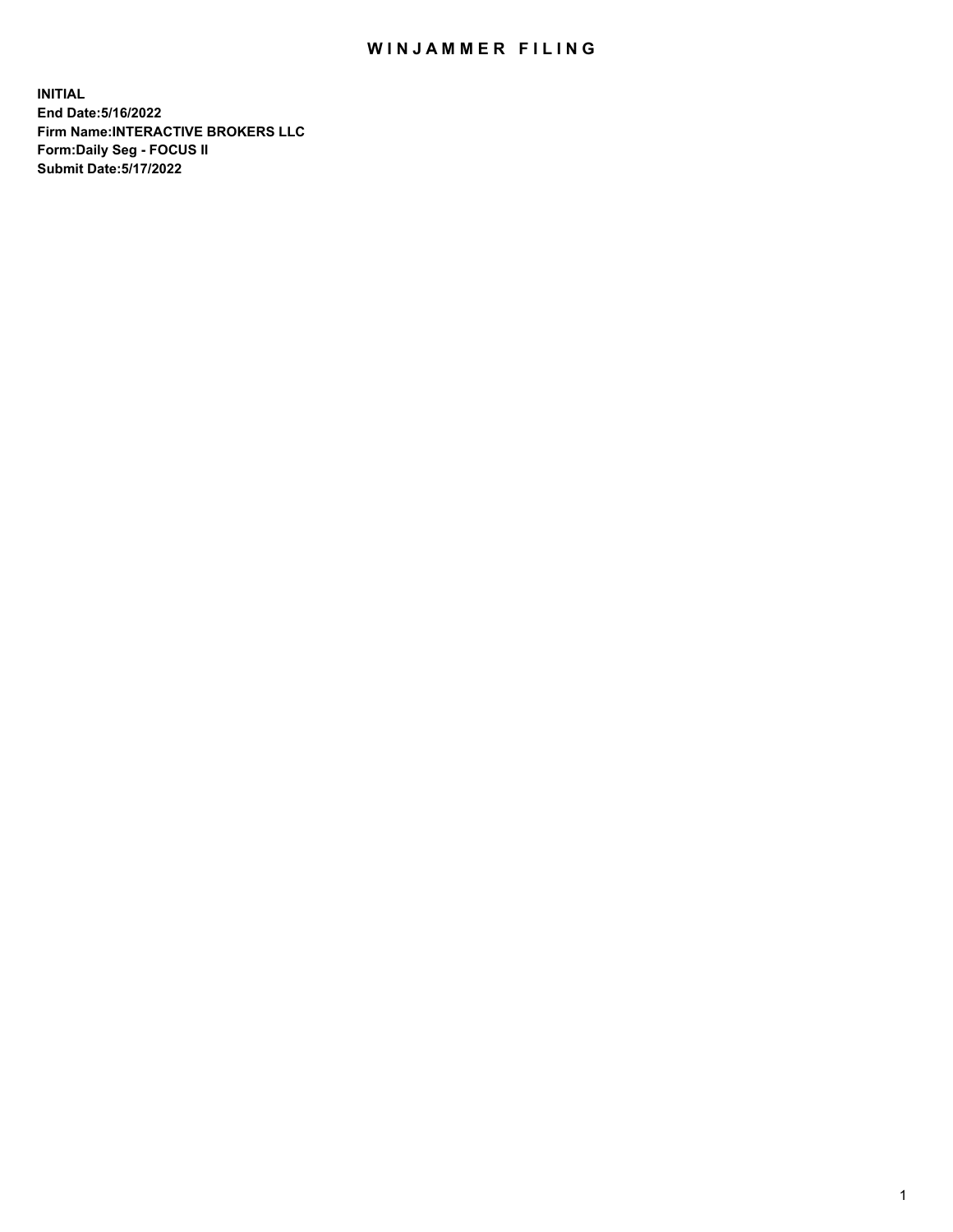**INITIAL End Date:5/16/2022 Firm Name:INTERACTIVE BROKERS LLC Form:Daily Seg - FOCUS II Submit Date:5/17/2022 Daily Segregation - Cover Page**

| Name of Company                                                                                                                                                                                                                                                                                                               | <b>INTERACTIVE BROKERS LLC</b>                                                                  |
|-------------------------------------------------------------------------------------------------------------------------------------------------------------------------------------------------------------------------------------------------------------------------------------------------------------------------------|-------------------------------------------------------------------------------------------------|
| <b>Contact Name</b>                                                                                                                                                                                                                                                                                                           | James Menicucci                                                                                 |
| <b>Contact Phone Number</b>                                                                                                                                                                                                                                                                                                   | 203-618-8085                                                                                    |
| <b>Contact Email Address</b>                                                                                                                                                                                                                                                                                                  | jmenicucci@interactivebrokers.c<br><u>om</u>                                                    |
| FCM's Customer Segregated Funds Residual Interest Target (choose one):<br>a. Minimum dollar amount: ; or<br>b. Minimum percentage of customer segregated funds required:% ; or<br>c. Dollar amount range between: and; or<br>d. Percentage range of customer segregated funds required between:% and%.                        | $\overline{\mathbf{0}}$<br>$\overline{\mathbf{0}}$<br>155,000,000 245,000,000<br>0 <sub>0</sub> |
| FCM's Customer Secured Amount Funds Residual Interest Target (choose one):<br>a. Minimum dollar amount: ; or<br>b. Minimum percentage of customer secured funds required:%; or<br>c. Dollar amount range between: and; or<br>d. Percentage range of customer secured funds required between:% and%.                           | $\overline{\mathbf{0}}$<br>$\overline{\mathbf{0}}$<br>80,000,000 120,000,000<br>0 <sub>0</sub>  |
| FCM's Cleared Swaps Customer Collateral Residual Interest Target (choose one):<br>a. Minimum dollar amount: ; or<br>b. Minimum percentage of cleared swaps customer collateral required:%; or<br>c. Dollar amount range between: and; or<br>d. Percentage range of cleared swaps customer collateral required between:% and%. | $\overline{\mathbf{0}}$<br>$\overline{\mathbf{0}}$<br>0 <sub>0</sub><br>0 <sub>0</sub>          |

Attach supporting documents CH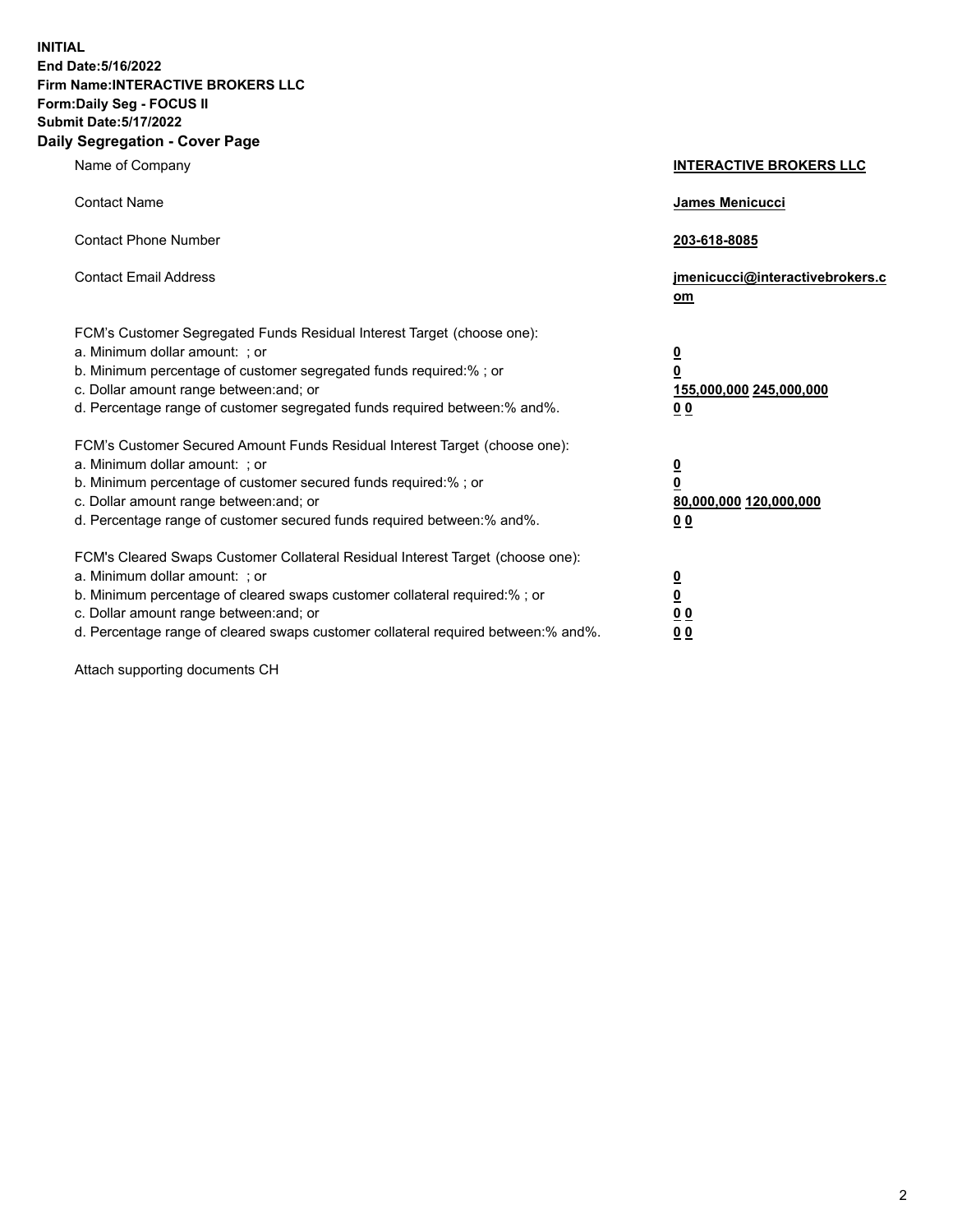**INITIAL End Date:5/16/2022 Firm Name:INTERACTIVE BROKERS LLC Form:Daily Seg - FOCUS II Submit Date:5/17/2022 Daily Segregation - Secured Amounts**

|     | Foreign Futures and Foreign Options Secured Amounts                                                        |                                 |
|-----|------------------------------------------------------------------------------------------------------------|---------------------------------|
|     | Amount required to be set aside pursuant to law, rule or regulation of a foreign                           | $0$ [7305]                      |
|     | government or a rule of a self-regulatory organization authorized thereunder                               |                                 |
| 1.  | Net ledger balance - Foreign Futures and Foreign Option Trading - All Customers                            |                                 |
|     | A. Cash                                                                                                    | 557,736,044 [7315]              |
|     | B. Securities (at market)                                                                                  | $0$ [7317]                      |
| 2.  | Net unrealized profit (loss) in open futures contracts traded on a foreign board of trade                  | 10,926,531 [7325]               |
| 3.  | Exchange traded options                                                                                    |                                 |
|     | a. Market value of open option contracts purchased on a foreign board of trade                             | 104,538 [7335]                  |
|     | b. Market value of open contracts granted (sold) on a foreign board of trade                               | <b>4,133</b> [7337]             |
| 4.  | Net equity (deficit) (add lines 1. 2. and 3.)                                                              | 568,762,980 [7345]              |
| 5.  | Account liquidating to a deficit and account with a debit balances - gross amount                          | 14,585 [7351]                   |
|     | Less: amount offset by customer owned securities                                                           | 0 [7352] 14,585 [7354]          |
| 6.  | Amount required to be set aside as the secured amount - Net Liquidating Equity                             | 568,777,565 [7355]              |
|     | Method (add lines 4 and 5)                                                                                 |                                 |
| 7.  | Greater of amount required to be set aside pursuant to foreign jurisdiction (above) or line                | 568,777,565 [7360]              |
|     | 6.                                                                                                         |                                 |
|     | FUNDS DEPOSITED IN SEPARATE REGULATION 30.7 ACCOUNTS                                                       |                                 |
| 1.  | Cash in banks                                                                                              |                                 |
|     | A. Banks located in the United States                                                                      | 34,528,833 [7500]               |
|     | B. Other banks qualified under Regulation 30.7                                                             | 0 [7520] 34,528,833 [7530]      |
| 2.  | <b>Securities</b>                                                                                          |                                 |
|     | A. In safekeeping with banks located in the United States                                                  | 429,140,335 [7540]              |
|     | B. In safekeeping with other banks qualified under Regulation 30.7                                         | 0 [7560] 429,140,335 [7570]     |
| 3.  | Equities with registered futures commission merchants                                                      |                                 |
|     | A. Cash                                                                                                    | $0$ [7580]                      |
|     | <b>B.</b> Securities                                                                                       | $0$ [7590]                      |
|     | C. Unrealized gain (loss) on open futures contracts                                                        | $0$ [7600]                      |
|     | D. Value of long option contracts                                                                          | $0$ [7610]                      |
|     | E. Value of short option contracts                                                                         | 0 [7615] 0 [7620]               |
| 4.  | Amounts held by clearing organizations of foreign boards of trade                                          |                                 |
|     | A. Cash                                                                                                    | $0$ [7640]                      |
|     | <b>B.</b> Securities                                                                                       | $0$ [7650]                      |
|     | C. Amount due to (from) clearing organization - daily variation                                            | $0$ [7660]                      |
|     | D. Value of long option contracts                                                                          | $0$ [7670]                      |
|     | E. Value of short option contracts                                                                         | 0 [7675] 0 [7680]               |
| 5.  | Amounts held by members of foreign boards of trade                                                         |                                 |
|     | A. Cash                                                                                                    | 251,431,095 [7700]              |
|     | <b>B.</b> Securities                                                                                       | $0$ [7710]                      |
|     | C. Unrealized gain (loss) on open futures contracts                                                        | -13,024,949 [7720]              |
|     | D. Value of long option contracts                                                                          | 104,538 [7730]                  |
|     | E. Value of short option contracts                                                                         | 4,133 [7735] 238,506,551 [7740] |
| 6.  | Amounts with other depositories designated by a foreign board of trade                                     | $0$ [7760]                      |
| 7.  | Segregated funds on hand                                                                                   | $0$ [7765]                      |
| 8.  | Total funds in separate section 30.7 accounts                                                              | 702,175,719 [7770]              |
| 9.  | Excess (deficiency) Set Aside for Secured Amount (subtract line 7 Secured Statement<br>Page 1 from Line 8) | 133,398,154 [7380]              |
| 10. | Management Target Amount for Excess funds in separate section 30.7 accounts                                | 80,000,000 [7780]               |
| 11. | Excess (deficiency) funds in separate 30.7 accounts over (under) Management Target                         | 53,398,154 [7785]               |
|     |                                                                                                            |                                 |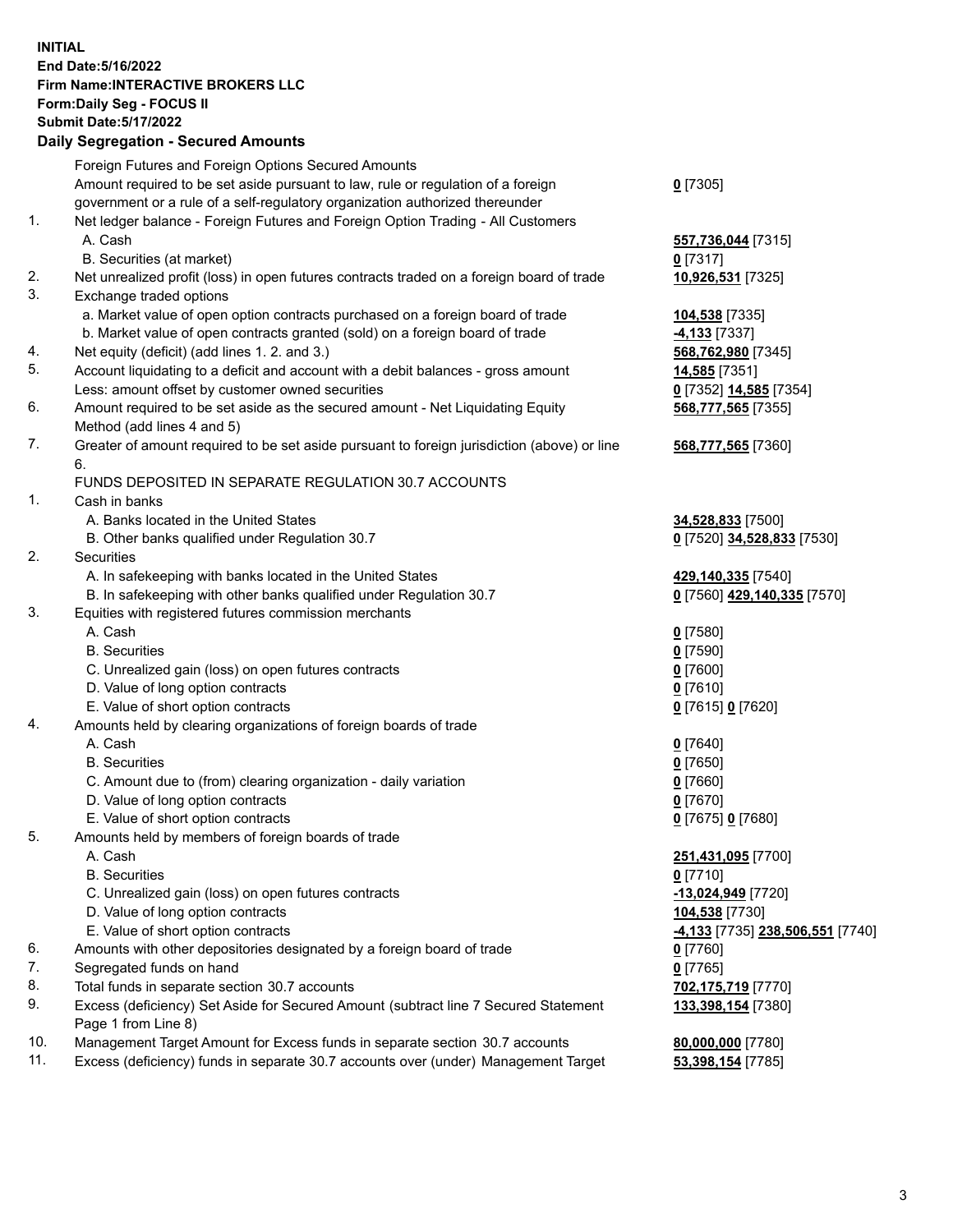**INITIAL End Date:5/16/2022 Firm Name:INTERACTIVE BROKERS LLC Form:Daily Seg - FOCUS II Submit Date:5/17/2022 Daily Segregation - Segregation Statement** SEGREGATION REQUIREMENTS(Section 4d(2) of the CEAct) 1. Net ledger balance A. Cash **8,239,701,160** [7010] B. Securities (at market) **0** [7020] 2. Net unrealized profit (loss) in open futures contracts traded on a contract market **230,558,709** [7030] 3. Exchange traded options A. Add market value of open option contracts purchased on a contract market **1,209,400,748** [7032] B. Deduct market value of open option contracts granted (sold) on a contract market **-995,827,071** [7033] 4. Net equity (deficit) (add lines 1, 2 and 3) **8,683,833,546** [7040] 5. Accounts liquidating to a deficit and accounts with debit balances - gross amount **1,075,036** [7045] Less: amount offset by customer securities **0** [7047] **1,075,036** [7050] 6. Amount required to be segregated (add lines 4 and 5) **8,684,908,582** [7060] FUNDS IN SEGREGATED ACCOUNTS 7. Deposited in segregated funds bank accounts A. Cash **1,084,698,041** [7070] B. Securities representing investments of customers' funds (at market) **5,268,465,900** [7080] C. Securities held for particular customers or option customers in lieu of cash (at market) **0** [7090] 8. Margins on deposit with derivatives clearing organizations of contract markets A. Cash **698,185,654** [7100] B. Securities representing investments of customers' funds (at market) **1,667,296,400** [7110] C. Securities held for particular customers or option customers in lieu of cash (at market) **0** [7120] 9. Net settlement from (to) derivatives clearing organizations of contract markets **28,125,002** [7130] 10. Exchange traded options A. Value of open long option contracts **1,209,400,748** [7132] B. Value of open short option contracts **-995,826,325** [7133] 11. Net equities with other FCMs A. Net liquidating equity **0** [7140] B. Securities representing investments of customers' funds (at market) **0** [7160] C. Securities held for particular customers or option customers in lieu of cash (at market) **0** [7170] 12. Segregated funds on hand **0** [7150] 13. Total amount in segregation (add lines 7 through 12) **8,960,345,420** [7180] 14. Excess (deficiency) funds in segregation (subtract line 6 from line 13) **275,436,838** [7190] 15. Management Target Amount for Excess funds in segregation **155,000,000** [7194] 16. Excess (deficiency) funds in segregation over (under) Management Target Amount **120,436,838** [7198]

Excess